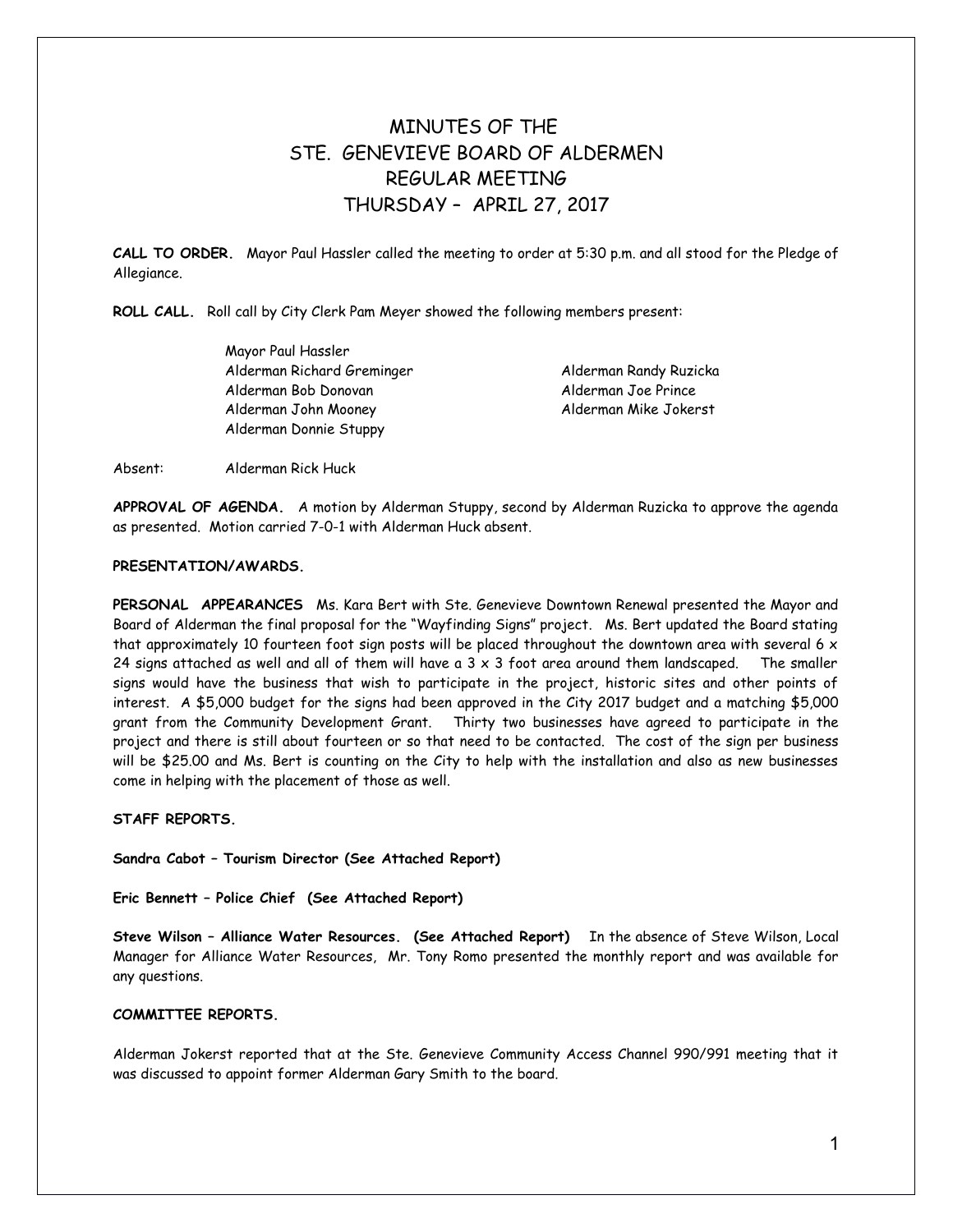Alderman Greminger reported that he attended a Park Board meeting and some of the topics discussed included the placement of a band shell in the area where the old Riverview Manor nursing home sat, making use of the Park during the solar eclipse in August and making water available at the dog park on Third Street.

**PUBLIC COMMENTS.** At this time Mr. Carl Wehner, 1158 Valle Spring Trail addressed the Mayor and Board of Aldermen to comment that Mayor Hassler is doing a good job.

#### **CONSENT AGENDA.**

**Election of a President of the Board –** At this time Alderman Ruzicka nominated Alderman Prince for President of the Board. With no further nominations a motion by Alderman Ruzicka, second by Alderman Stuppy to elect Alderman Prince as President of the Board. Motion carried 7-0-1 with the following roll call vote: Ayes: Alderman Greminger, Alderman Mooney, Alderman Jokerst, Alderman Donovan, Alderman Stuppy, Alderman Ruzicka and Alderman Prince. Nayes: None Absent: Alderman Huck.

**Minutes – Board of Aldermen** – **Regular Meeting – April 13, 2017.** A motion by Alderman Jokerst, second by Alderman Donovan to approve the minutes of the regular meeting of April 13, 2017 of the Ste. Genevieve Board of Aldermen. Motion carried 7-0-1 with Alderman Huck absent.

**Minutes – Board of Aldermen – Closed Session – April 13, 2017.** A motion by Alderman Ruzicka, second by Alderman Prince to approve the minutes of the closed session of the regular meeting of the Ste. Genevieve Board of Aldermen from April 13, 2017. Motion carried 7-0-1 with Alderman Huck absent.

**Treasurer's Report – March 2017.** A motion by Alderman Jokerst, second by Alderman Prince to approve the Treasurer's Report for March 2017. Motion carried 7-0-1 with Alderman Huck absent.

**Public Hearing - The Mayor and the Board of Aldermen of the City of Ste. Genevieve, Missouri will hold a public hearing on to consider a request for a special use permit to operate a distillery, tasting room and retail sales at 59 S. Main Street, located in a C-2 Central Business District.** Mayor Hassler opened the Public Hearing at 6:19 p.m. At this time Carla Bullock Community Development Administrator entered into evidence a packet of material that was presented to the Mayor & Board of Aldermen in their agenda packet regarding the request from Mr. Richard Anders for a Special Use Permit to operate a distillery, tasting room and retail sales at 59 N. Main Street. Ms. Bullock read the stipulations that were set and approved by the Planning and Zoning Commission at their regular meeting and Mr. Anders was available and answered questions. With no further comments Mayor Hassler closed the public hearing at 6:32 p.m. A motion by Alderman Prince, second by Alderman Mooney to approve the request for the special use permit with the stipulations stated from the Planning and Zoning Commission. Motion carried 7-0-1 with Alderman Huck absent.

**RESOLUTION 2017 – 10. A RESOLUTION RE-APPOINTING MARTHA PATTERSON TO THE STE. GENEVIEVE HERITAGE COMMISSION.** A motion by Alderman Prince, second by Alderman Stuppy to approve the re-appointment of Martha Patterson to the Heritage Commission. Motion carried 7-0-1 with Alderman Huck absent.

**RESOLUTION 2017 – 11. A RESOLUTION RE-APPOINTING DONNA RAUSCH TO THE STE. GENEVIEVE HERITAGE COMMISSION.** A motion by Alderman Prince, second by Alderman Greminger to approve the re-appointment of Donna Rausch to the Heritage Commission. Motion carried 7-0-1 with Alderman Huck absent.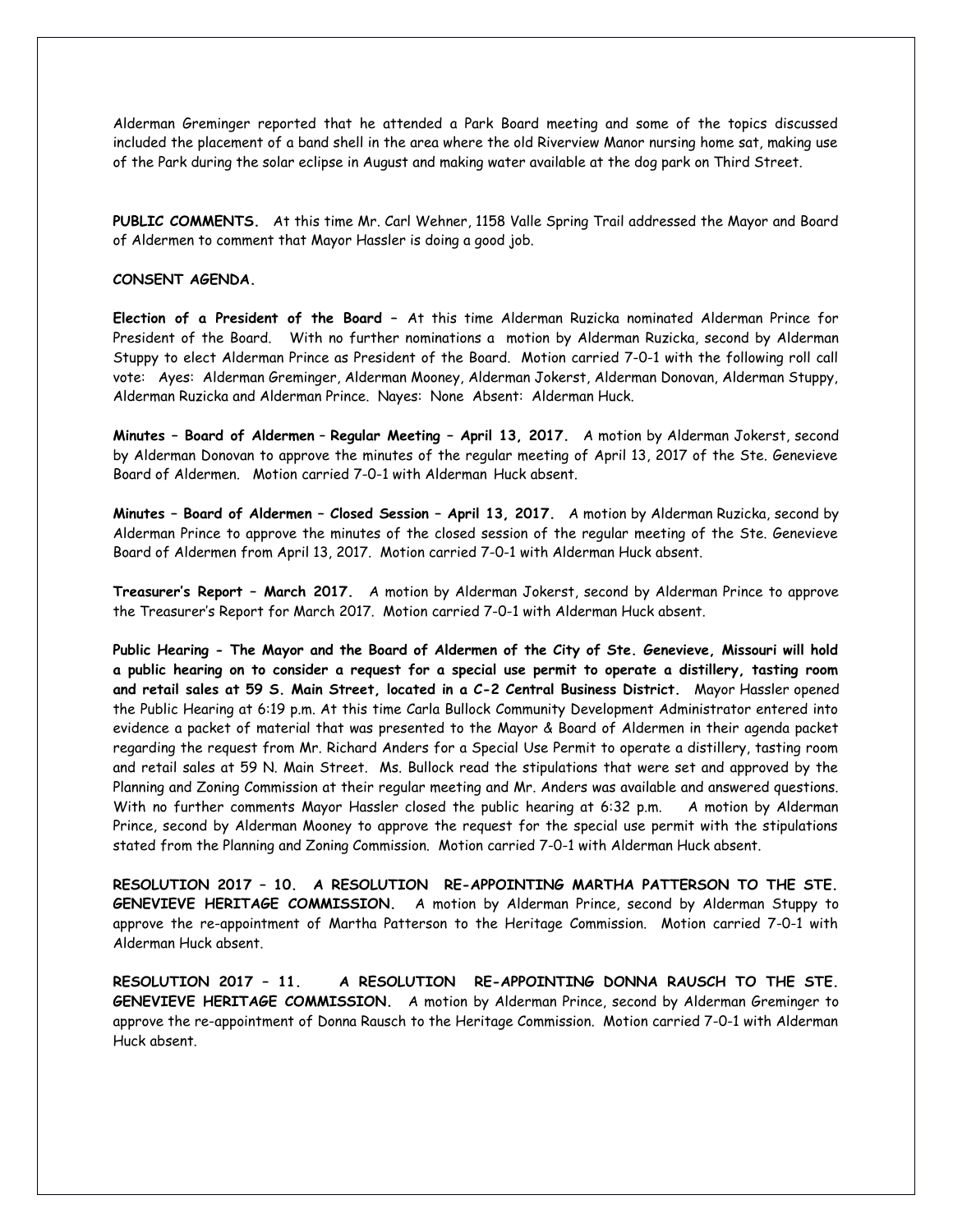**RESOLUTION 2017 – 12. A RESOLUTION RE-APPOINTING JIM FRANCIS TO THE STE. GENEVIEVE INDUSTRIAL AUTHORITY.** A motion by Alderman Prince, second by Alderman Jokerst to approve the re-appointment of Jim Francis to the IDA Board. Motion carried 7-0-1 with Alderman Huck absent.

**RESOLUTION 2017 – 13. A RESOLUTION RE-APPOINTING MICHAEL HORRELL TO THE STE. GENEVIEVE INDUSTRIAL AUTHORITY.** A motion by Alderman Stuppy, second by Alderman Ruzicka to approve the re-appointment of Mike Horrell to the IDA Board. Motion carried 7-0-1 with Alderman Huck absent.

# **OLD BUSINESS.**

**BILL NO. 4156. AN ORDINANCE APPROVING THE PURCHASE OF A 2017 CROWN BEDS GRAVEL STAR (DUMP TRUCK BED) FROM WM NOBBE & COMPANY, INC. STE. GENEVIEVE MISSOURI IN AN AMOUNT NOT TO EXCEED \$11,950.00 FOR THE STREET DEPARTMENT AND AMENDING THE STREET DEPARTMENT TRANSPORTATION TRUST FUND #21. 2nd READING.** A motion by Alderman Prince, second by Alderman Donovan, Bill No. 4156 was placed on its second and final reading, read by title only, considered and passed by a roll call vote as follows: Ayes: Alderman Donald Stuppy Alderman Joe Prince, Alderman Bob Donovan, Alderman Randy Ruzicka, Alderman Mike Jokerst , Alderman Dick Greminger and Alderman John Mooney Nays: None Absent: Alderman Richard Huck. Motion carried 7- 0-1. Thereupon Bill No. 4156 was declared Ordinance No. 4092 signed by the Mayor and attested by the City Clerk.

## **NEW BUSINESS**

**BILL NO. 4157. AN ORDINANCE OF THE CITY OF STE. GENEVIEVE, MISSOURI AMENDING SCHEDULE III PARKING RESTRICTIONS TABLE III – E "HANDICAPPED PARKING". 1st READING.** A motion by Alderman Prince, second by Alderman Ruzicka, Bill No. 4157 was placed on its first reading, read by title only, considered and passed with a 7-0-1 vote of the Board of Aldermen with Alderman Huck absent. A motion by Alderman Stuppy, second by AldermanJokerst to proceed with the second and final reading of Bill No. 4157. Motion carried 7-0-1 with Alderman Huck absent. A motion by Alderman Prince, second by Alderman Jokerst, Bill No. 4157 was placed on its second and final reading, read by title only, considered and passed by a roll call vote as follows: Ayes: Alderman Donald Stuppy Alderman Joe Prince, Alderman Bob Donovan, Alderman Randy Ruzicka, Alderman Mike Jokerst , Alderman Dick Greminger and Alderman John Mooney Nays: None Absent: Alderman Richard Huck. Motion carried 7-0-1. Thereupon Bill No. 4157 was declared Ordinance No. 4093 signed by the Mayor and attested by the City Clerk.

**OTHER BUSINESS.** None.

**MAYOR/BOARD OF ALDERMEN COMMUNICATION.** None.

**EXECUTIVE/CLOSED SESSION.** Not needed.

**ADJOURNMENT.** A motion by Alderman Greminger, second by Alderman Prince to adjourn the meeting. Motion carried 7-0-1 with Alderman Huck absent.

Respectfully submitted by,

Pam Meyer City Clerk